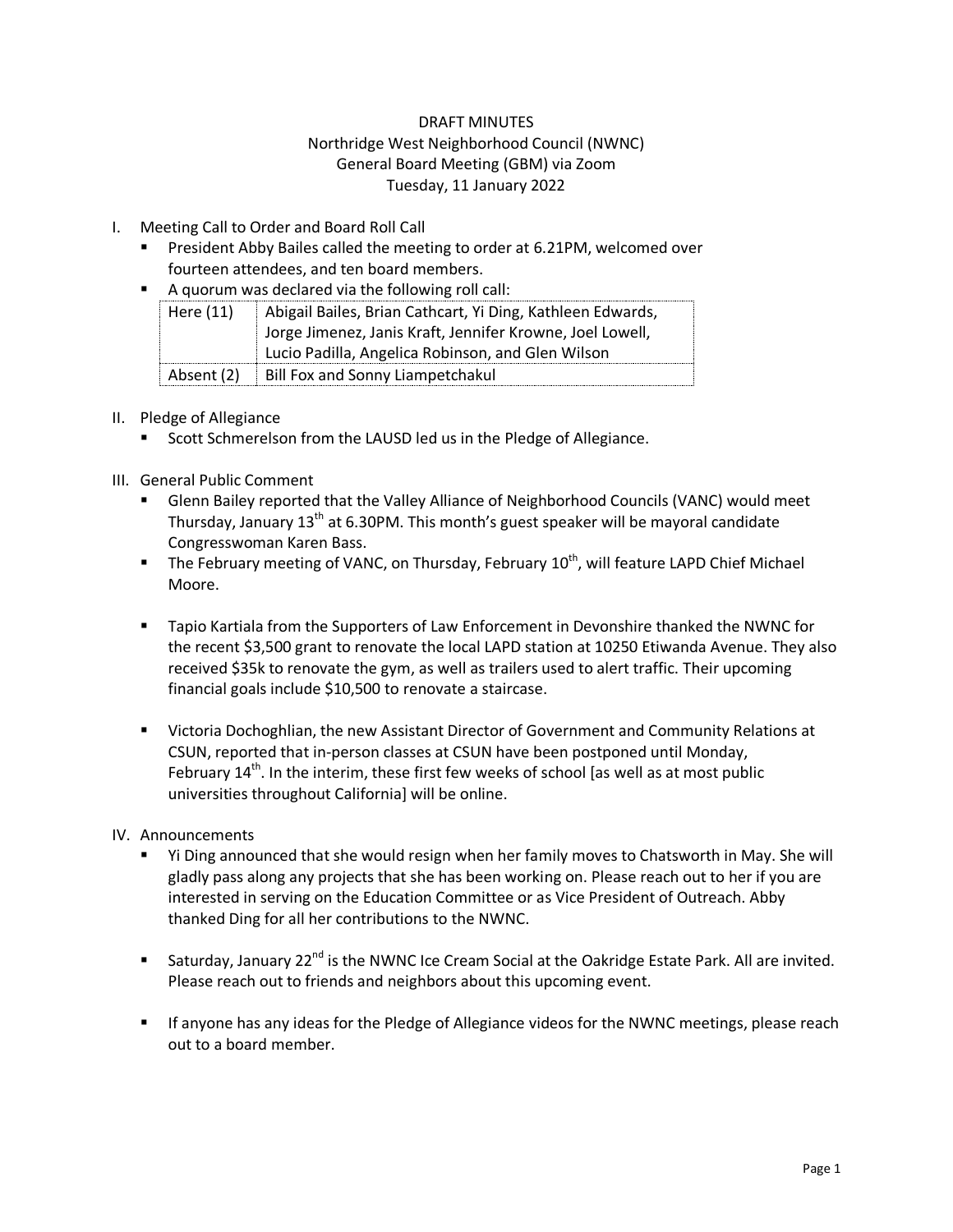### V. Government Reports

- a. Public Safety
	- o Senior Lead Officer (SLO) Sandra Zamora reported that thieves recently murdered LAPD three-year veteran Fernando Arroyos [from the Olympic Division]. Sadly, years ago, after three years on the job, Sandra's partner was murdered during a domestic violence call.
	- $\circ$  The LAPD and Sandra may set-up a table and distribute literature at the January 22<sup>nd</sup> Ice Cream Social.
	- o SLO Patty Peteque has an interim officer filling in for her.
	- $\circ$  The SLOs will host their monthly watch meeting on Thursday, January 20<sup>th</sup> at 6PM.
	- $\circ$  The Northridge Mall has had problems with Link scooters. Shoplifters hop onto their scooters to escape. The scooter company has since modified these scooters to disable them within shopping malls.
	- $\circ$  There is a concern about Apple air tags. Bad guys can zip-tie these small tracking devices to your license plate. Then, they follow you home and rob you of your recent purchase(s). Your iPhone may provide you with an indication that you have some sort of tracking device near you. If you get this alert, please stop your car and search for this air tag. Alternatively, drive to the nearest LAPD station. Kathleen added that these devices could be used to track valuable laptops, iPads, and other such purchases.
	- $\circ$  Sandra mentioned that the LAPD has lost ten employees, and two spouses to COVID. 803 staff members are currently quarantined. The LAPD now has merely 924 officers and 2,689 civilian employees. There are currently merely three officers in the Devonshire Division's detective area.
- b. City Council Representative
	- o Matt Hernandez from John Lee's Council District 12, who serves as the liaison to the LAPD, LAFD and other public safety departments, mentioned that the city council returned this past Friday, January  $7<sup>th</sup>$ . Council meetings will be via Zoom until further notice.
	- o District Director Eric Moody recently retired. Lorena Espinal has joined CD12's staff as a field deputy and Dan Rosales handles any issues pertaining to planning and zoning, etc.
	- $\circ$  Two teenagers were recently killed an in auto accident caused by a drunk driver. Councilman Lee attended the vigil in their honor.
	- o For additional information, please reach out to Matt at [matthew.hernandez@lacity.org](mailto:matthew.hernandez@lacity.org)
- c. LAUSD Board Member for District 3, Mr. Scott Schmerelson
	- $\circ$  Board member Schmerelson was joined by his deputy director of school and community engagement, Tammy Ramirez and reported that through recent redistricting, they gained a few schools, but lost five schools. Their district no longer extends to Valley Glen and Reseda. Locally, he supports the Nobel Charter Middle School (whose  $6<sup>th</sup>$  grade recently acquired new furniture) and the following elementary schools:
		- Beckford Avenue
		- Calahan Street
		- Topeka Drive Elementary (and their new principal, Katherine Chavez)
	- o The LAUSD looks forward to welcoming their new superintendent, Alberto Carvalho in March. He has over fourteen years of experience leading the Miami schools, the fourth largest school district in the USA (behind New York, LA, and Chicago). Megan Reilly will continue to serve as interim superintendent.
	- $\circ$  Although the overall vaccination rate is higher within the LAUSD than the general population of LA, there are currently 62k active COVID cases among staff and students, merely two of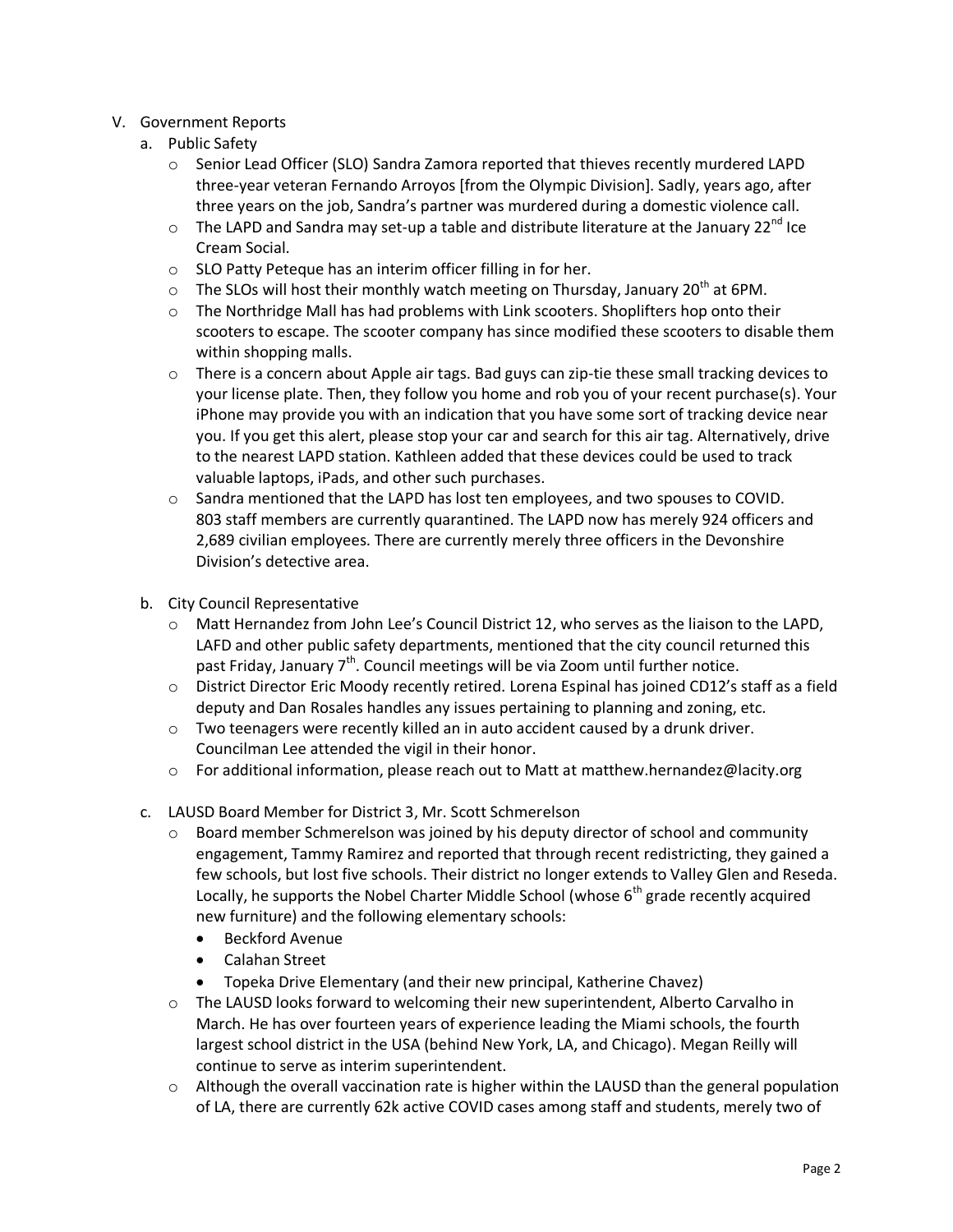these cases were from school-based transmission. This past week has seen 66k positive tests as a result of 457,589 tests; this reflects a 14.32% positivity rate. The LAUSD previously saw less than 1% testing positive.

- o Beckford Avenue Elementary School recently had 46 active COVID cases among staff and students. This past week has seen 62 positive tests as a result of 620 tests, reflecting a 10% positivity rate.
- o For additional information and to view the LAUSD's updated policies for the Spring 2022 semester, please visi[t https://achieve.lausd.net/spring2022](https://achieve.lausd.net/spring2022)
- o The vaccination deadline for students 12-years and older has been extended to Fall 2022. If students do not meet this vaccination deadline, online learning will remain an option. Additional information can be found at<https://achieve.lausd.net/studentvaccine>
- $\circ$  Turning Dreams Into Reality, the 2<sup>nd</sup> annual Virtual International Newcomer Student Leadership Conference (for grades 8 to 12) will be Saturday, January 22<sup>nd</sup> from 8AM to 12.30PM. Current teachers who were once international newcomers will participate. Workshops will include:
	- Community Support
- Self Advocacy
- Leadership • Social Emotional Learning
- Opportunities for Post Secondary Education
- $\circ$  Spring Enrichment course registration will open Monday, January 10<sup>th</sup> through Saturday, January  $22^{nd}$ . Additional information can be found at https://enroll.lausd.net/en/ enrichment. All classes will virtual and after the regular school day, beginning Monday, February  $7<sup>th</sup>$ ; courses will include:
	- Animation
	- Arts (including dance, music, theatre, and visual)
	- Science, Technology, Engineering and Math (STEM)
	- World Language
- o The LAUSD Parent and Family 2021-22 Legislative Learning Group held meetings on Mondays, September 20<sup>th</sup> and November  $1<sup>st</sup>$ ; their next meeting will be January 31<sup>st</sup> at 5PM to:
	- Learn about the various levels of government legislative processes
	- Build the capacity of parents and families to become more civically engaged
	- Make a difference on behalf of the students in LAUSD
	- Provide opportunities to be informed on key education policies
	- Provide input and recommendations on bill ideas for the LAUSD 2022 Advocacy Agenda
- o Participants who complete at least two of the three workshops will receive a certificate.
- o Registration information can be found at
	- [https://lausd.zoom.us/webinar/register/WN\\_4vgMtEVgSI6K8Bt1DKTeJA](https://lausd.zoom.us/webinar/register/WN_4vgMtEVgSI6K8Bt1DKTeJA)
- o The LAUSD will sponsor the following Zoom meetings at 10AM and 6PM; login at <https://lausd.zoom.us/i/85339488574>
	- Know Your Rights on Thursday, January  $27<sup>th</sup>$
	- Parent Participation at Individualized Education Program Team Meetings on Thursday, February 24<sup>th</sup>
- $\circ$  Saturday, February 5<sup>th</sup> the LAUSD will co-host, alongside the Village Nation Partnership, an African-American Parent Empowerment Summit, discussing Agents of Change: Navigating and Thriving. The keynote speaker will be world-renowned educator, Dr. Christopher Emdin. Registration is available at [https://bit.ly/SummitTVNP2022.](https://bit.ly/SummitTVNP2022)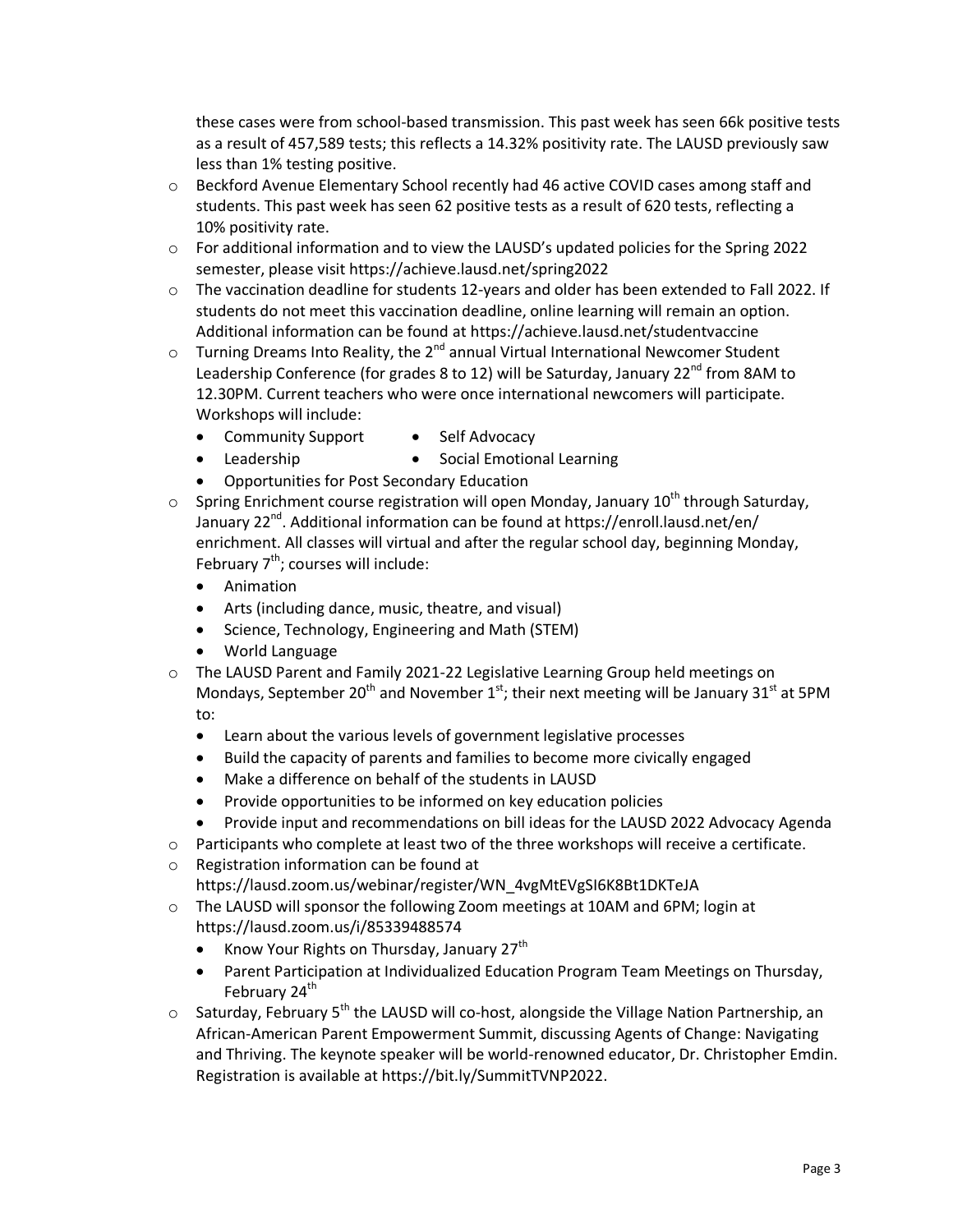- $\circ$  Brian asked if the LAUSD could provide extra help to parents for Zoom links. Scott has pushed for volunteer parents at onsite schools to assist with this task. These volunteers will also receive free COVID tests. Another concern is that parents can log onto Zoom meetings via their cellular telephones. However, some cellular telephones require purchased minutes.
- $\circ$  Someone asked about the weekly meetings at the LAUSD headquarters at 333 South Beaudry Avenue. These virtual Tuesday meetings are available via Zoom, and can be attended by anyone. Agendas and links are available a[t https://boe.lausd.net/](https://boe.lausd.net/%20LAUSDBdMtgAgendas)  [LAUSDBdMtgAgendas.](https://boe.lausd.net/%20LAUSDBdMtgAgendas) The LAUSD appears on television channel 58 (channel 3 on Spectrum Cable). These meetings are also live-streamed and rerun on Sundays.
- $\circ$  Abby mentioned a potential initiative for school vouchers; they are currently collecting signatures to place this on the November ballot. Scott did not yet know anything about this.
- d. Government Departments/Agencies, including the Department of Neighborhood Empowerment (DONE)
	- o Atziri Camarena attended on behalf of the NWNC's regular Neighborhood Empowerment Advocate Adriana Cabrera. Atziri has been with DONE and the City Clerk's office for eight years.
	- $\circ$  The mandatory [every two years] anti-bias training deadline for all board members was recently extended to Monday, January  $31^{st}$ . Please reach out to Atziri or Adriana if anyone has issues accessing their Cornerstone training account. Glenn Bailey added that submitting a PDF of the completed training certificate could sometimes help prove training completion. Atziri confirmed that Jennifer has completed her mandatory training.
	- $\circ$  Tuesday, January 25<sup>th</sup>, there will be a Neighborhood Council Funding and System Portal Training Program beginning at 6PM. These training sessions are open to all board members as well as stakeholders. This is required training for board members serving as treasurer, 2<sup>nd</sup> signer, alternate signer, and/or bank cardholder.
	- $\circ$  The deadline to modify the NWNC bylaws is Friday, April 1st. Approval is only required if the NWNC makes any changes to their bylaws. A template is also available.
	- o Kathleen thanked Atziri for attending this evening's meeting.
	- o Budget Advocate Glenn Bailey reported that the advocates have submitted a preliminary report to Mayor Garcetti
	- $\circ$  Saturday, January 29<sup>th</sup> at 10AM, the budget advocates will host a town hall on DONE's fiscal year 2022-23 budget proposal. This will start with a presentation by DONE's general manager Raquel Beltran. A discussion of how these budget proposals could affect neighborhood councils and alliances will also be included.
	- $\circ$  A few of the advocate's reports were completed following various meetings with department leadership. The advocates hope to have all reports (which help prepare the annual budgetary white paper) by early February.
	- $\circ$  The 2022 Budget Day will be the morning of Saturday, June 18<sup>th</sup>. It appears that this meeting will probably be via Zoom.
	- o For additional information, please visit the Advocate's website at [http://www.budgetadvocates.org](http://www.budgetadvocates.org/) or email Glenn a[t glenn.bailey@budgetadvocates.com.](mailto:glenn.bailey@budgetadvocates.com)
- e. NWNC Presidential Comments: 2021 Year in Review The NWNC began 2021 with elections that brought several new board members to our existing board – all are eager to serve our community. We worked together to establish NWNC Board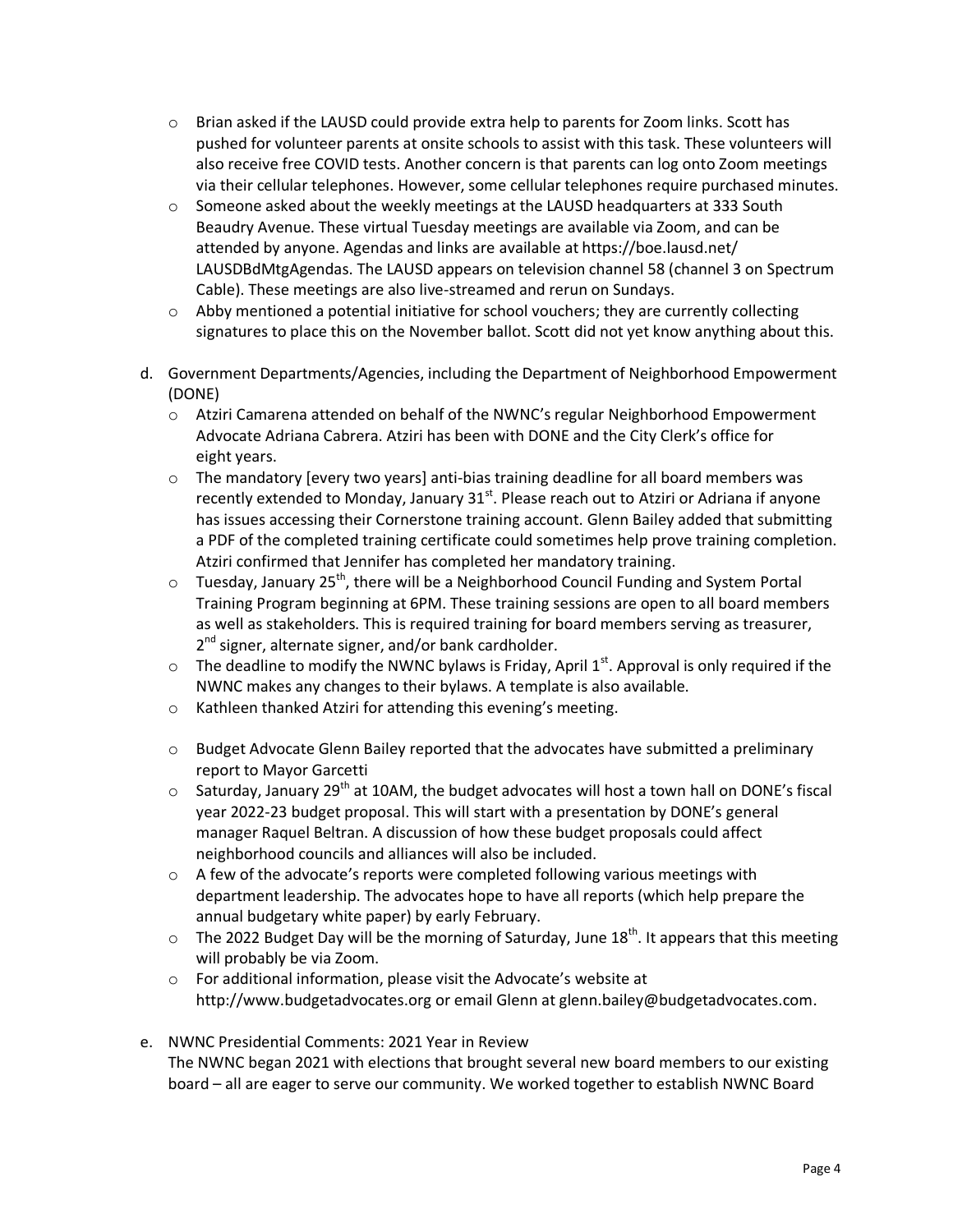Priorities to guide our efforts to better serve everyone. The following are some of the ways that NWNC has worked to achieve these goals in 2021.

**Priority 1** Help our NWNC neighbors get answers and services.

- o We responded directly to hundreds of email inquiries with knowledgeable responses.
- $\circ$  In 2021, we hosted 50+ public committee and general board meetings to address issues happening in our community.
- o We provided helpful links, tools, and community events announcements at https://northridgewest.org, email blasts and social media.
- $\circ$  We conducted outreach to local businesses and continue to work together on public safety. **Priority 2** Communicate with city leaders on behalf of NWNC neighbors.
- o We hosted NWNC's local, regional, and national leaders, including Congressman Brad Sherman, Assemblymembers Suzette Valladares and Jesse Gabriel, Councilman John Lee, LAUSD's Scott Schmerelson, LAPD Officers and other city officials.
- $\circ$  We submitted numerous Community Impact Statements (CIS) to give a voice from Northridge West on city council files, ordinances, and guidelines on matters such as COVID vaccine requirements, zoning guidelines, youth sports rules, defending free speech, and land use projects.
- $\circ$  We attended community events and spoke to the city about the needs of Northridge West **Priority 3** Actively support groups who are helping our neighborhood.
- o YMCA Thanksgiving Baskets Neighborhood Purpose Grant (NPG)
- o Granada Hills Holiday Parade NPG
- o Environmental Awareness Day support
- o Volunteers Cleaning Communities support
- o Granada Hills Charter High School Robotics Team/Robodox NPG
- o Awarded several NWNC Certificates of Acknowledgement for local leaders making a positive impact in our community

**Priority 4** Accomplish Community Improvement Projects that make NWNC a healthier and happier place to live.

- $\circ$  Funded and advocated for local tree trimming, dead tree removal, traffic lights, and street maintenance.
- o Supported and volunteered at street, freeway, and park clean up [events.](https://northridgewest.org/2021/07/neighborhood-councils-work-together-to-clean-up-our-community/)
- $\circ$  Maintenance and graffiti abatement for installed public art utility boxes in NWNC
- $\circ$  Responded to public safety requests from homeowners and the local business community
- f. Certificate of Acknowledgement awarded to Jill Mather from Volunteers Cleaning Communities
	- o Jorge recommended Jill for this recognition.
	- o Jill founded the Volunteers Cleaning Communities (VCC) in 2020. In 2021, they collected 3,785 bags (equal to 54,574 lbs.) of litter. They also clean unhoused encampments.
	- $\circ$  There was a concern that our children will inherit this earth, which is now a big trashcan.
- VI. NWNC Committee Reports
	- a. Beautification: Update on the launch of the NWNC Adopt 1 Street outreach campaign, Tampa Median beautification, and other projects
		- $\circ$  The Beautification Committee is attempting to encourage volunteerism. Jill reported that two NWNC board members have already voluntarily adopted two streets here in Northridge.
		- $\circ$  The committee is also working on the Tampa Avenue median topiaries. The current topiaries are workable, but the shrubs may take forty-years to grow. Ivy and/or creeping fig are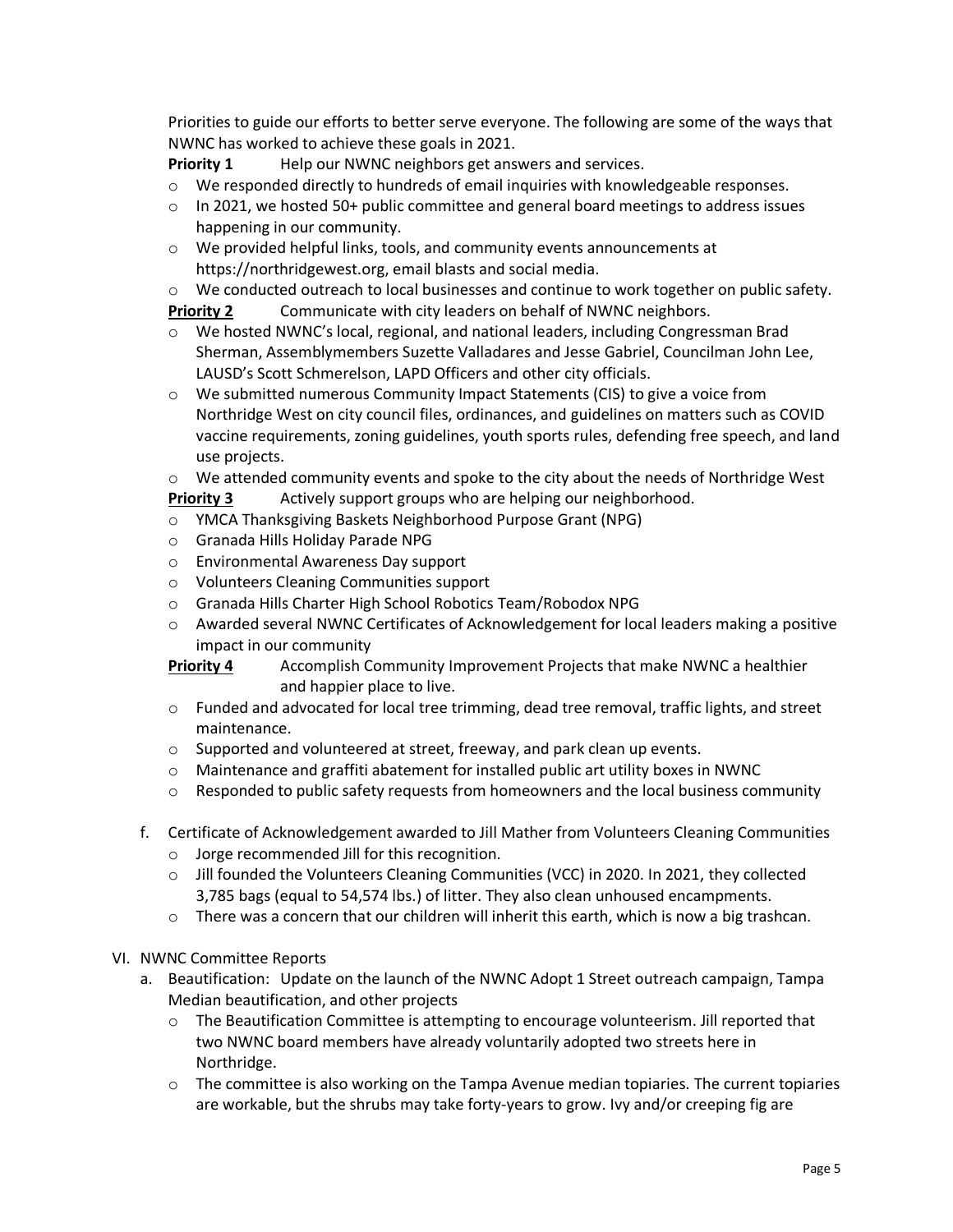options upon removal of the current box shrub. Jorge continues to gather information, which he will share with the committee at their next meeting.

- $\circ$  Jorge has already reached out to the city's Department of Cultural Affairs regarding a potential staircase project.
- b. Outreach: Discussion and delegation of tasks for the promotion and preparation for the NWNC Ice Cream Social on Saturday January 22<sup>nd</sup> from 2PM to 4PM at the Oakridge Estate Park
	- o Ding reported that the city has already approved this event.
	- o A flyer is posted a[t https://northridgewest.org/event/nwnc-ice-cream-social/](https://northridgewest.org/event/nwnc-ice-cream-social/)
	- $\circ$  Although not required, they have received eight RSVPs. The ice cream will be distributed on a first come, first served basis. However, it would be nice to get an idea as to how many people will attend.
	- o Abby will confirm everything with the All American Softy Ice Cream Truck.
	- $\circ$  Jorge volunteered to print and distribute flyers throughout the community. Joel recommended that they use the NWNC credit card or provide a detailed receipt for reimbursement.
	- o Abby will coordinate this printing task at the FedEx Office Print Center. Glen added that Office Depot may give a very generous discount if we mention that we are with the city clerk's office.
	- $\circ$  Kathleen suggested that each board member distribute 40 to 170 flyers throughout their community.
	- o Ding may also email these flyers to the area schools.
	- $\circ$  Kathleen expressed concern about damage to the park during the recent rainstorms. Abby will work with the city's Recreation and Parks Department to confirm that their representatives will be there. They may also have access to electricity and [possibly] a sound system. However, they may charge \$60/hour.
	- o CD12 will provide chairs and sanitizers; it is unknown if they will provide masks.
	- $\circ$  Jorge and Abby will coordinate a time to go to the storage locker to access the NWNC brochures for distribution.
	- o Abby and Joel will coordinate the water purchase.
	- o Although the event starts at 2PM, set-up can start at 1PM. They will need volunteers to direct traffic, set-up, and clean up.
- c. Education: Update on Nobel Middle School NPG and other projects
	- $\circ$  This proposed project, which could cost \$11k, may be completed in the summer (which would be during the next fiscal year). Atziri commented that it will be okay as long as the project starts by June  $30<sup>th</sup>$  (last day of this fiscal year).
	- $\circ$  The city clerk's office will ask about the source of the remaining funds. Abby replied that the PTA may provide the additional funds. Alternatively, the NWNC could specifically financially support something such as paint or cupboards.
	- o Glenn Bailey stressed that NPGs cannot serve as "reimbursement" or backfill for spent funds.
- d. PLUZ: Update on recent requests for PLUZ review of community projects
	- o Jennifer may have additional information on a project at the February meeting.
- e. Homelessness: Update on current projects and community events
	- o This agenda item was tabled in Sonny's absence.